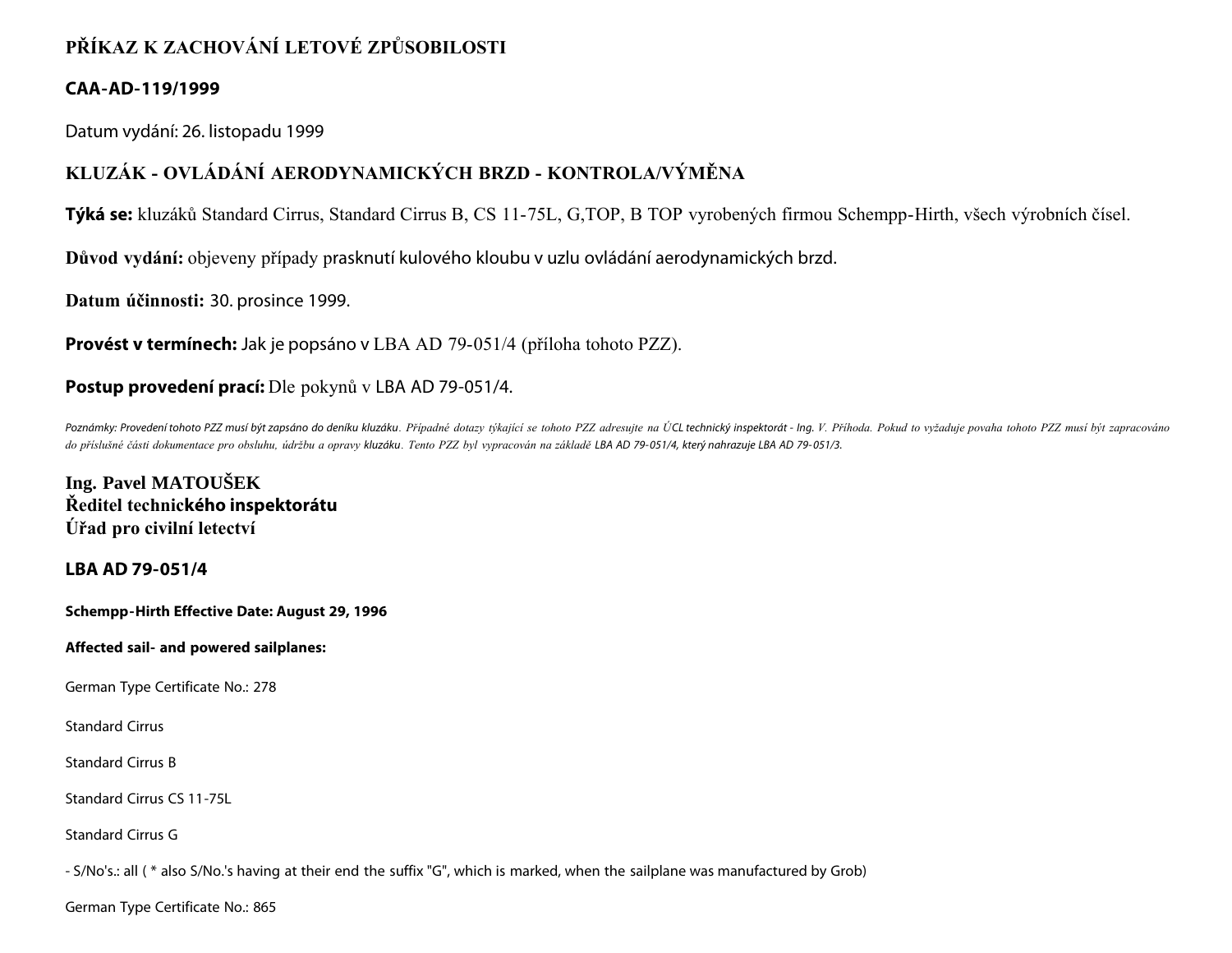Standard Cirrus TOP

Standard Cirrus B TOP

- S/No's.: all ( \* also S/No.'s having at their end the suffix "G", which is marked, when the sailplane was manufactured by Grob)

#### **Subject:**

Ball joints on airbrake actuating lever inside the fuselage

- possibility of fatigue fractures
- Modification of the lever facing flank

#### **Reason:**

On several sail- and powered sailplanes with a greart number of fixing hours a fatigue fracture of a ball joint on the air brake drive lever in the fuselage occured. The thread on ball joints from current production (by Messrs. L'Hotellier) is slightly shorter and starts only 2.5 mm (0.10 in ) below the collar. Connecting the swivel joint is no longer possible unless a minor alternation of the airbrake actuating lever is carried out.

#### **Actions:**

- 1) Exchange of ball joints
- 2) Adding some pages into the AFM

3) Modification of airbrake actuating lever into the fuselage

#### **Compliance:**

Action 1 & 2:

- at latest when reaching 500 hours time in service if not already has been performed
- repeat this exchange after every 500 hours time in service
- Sailplanes and powered Sailplanes with more than 500 hours time in service during the next annual inspection, but not later than August 31, 1996.

#### Action 3:

On the next periodical exchange of the ball joints.

#### **Technical publication of the manufacturer:**

Schempp-Hirth Technical Note No. 278-23 dated January 1979 and it's supplementary issue dated March 26, 1993 which becomes herewith part of this AD end may be obtained from

Messrs.

Schempp-Hirth Flugzeugbau GmbH